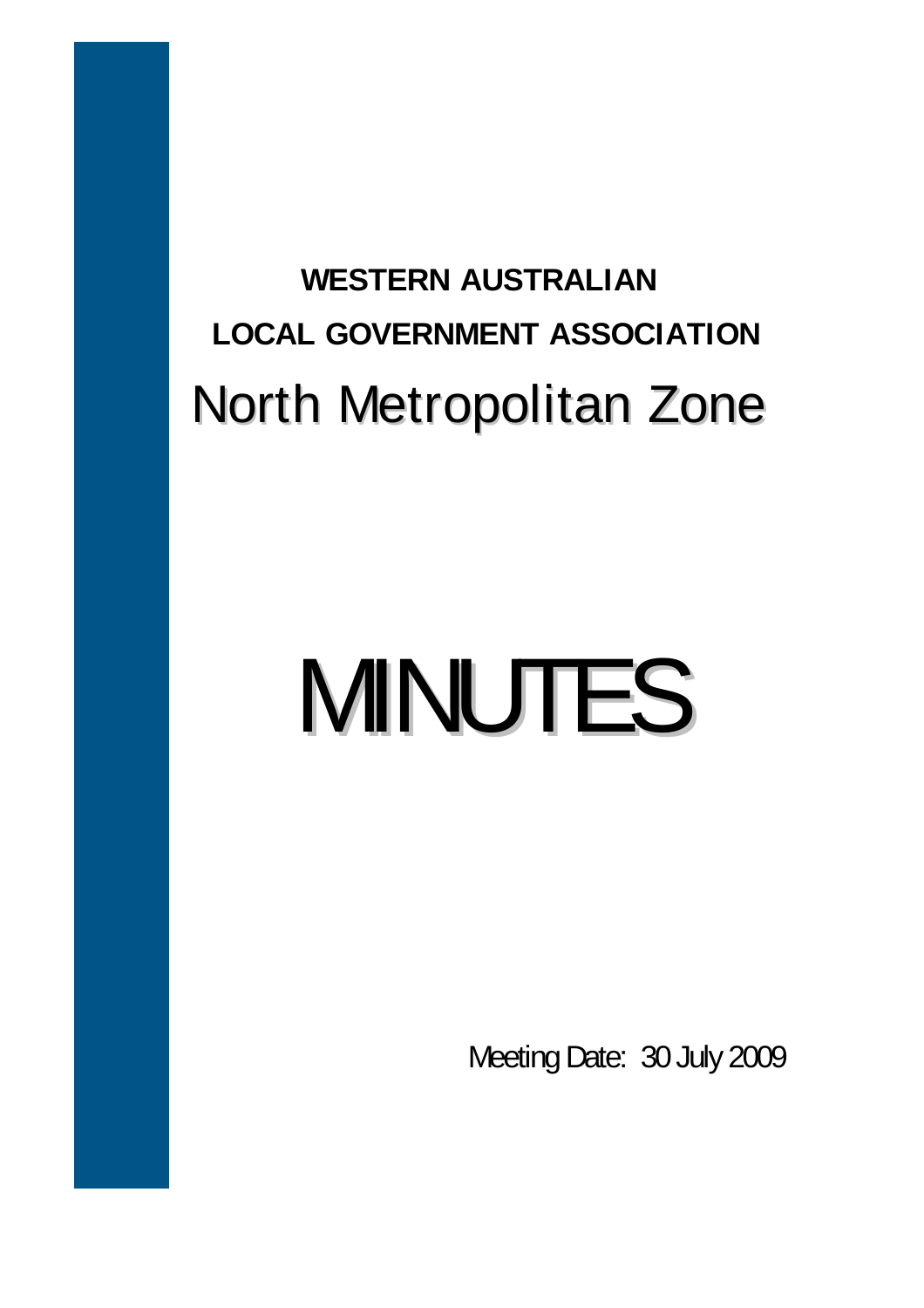### **TABLE OF CONTENTS**

| $\mathbf{1}$   | Attendance                                          |                                                                   |                |  |  |
|----------------|-----------------------------------------------------|-------------------------------------------------------------------|----------------|--|--|
|                |                                                     | <b>Declaration of Opening</b>                                     | $\overline{4}$ |  |  |
|                | Apologies                                           |                                                                   | 4              |  |  |
| $\overline{2}$ |                                                     | Announcements                                                     | 4              |  |  |
| 3              |                                                     | <b>Confirmation of Minutes</b>                                    | 4              |  |  |
| 4              | <b>Business Arising from Minutes</b>                |                                                                   |                |  |  |
| 5              | Deputations/Presentations                           |                                                                   |                |  |  |
| 6              | Matters referred to WALGA                           |                                                                   |                |  |  |
| $\overline{7}$ | <b>Reports from Members Councils</b>                |                                                                   |                |  |  |
|                | 7.1                                                 | Local Government Alcohol Management Project - City of Joondalup   | 6              |  |  |
|                | 7.2                                                 | Local Government Alcohol Management Project - City of Stirling    | 8              |  |  |
|                | 7.3                                                 | Local Government Alcohol Management Project - City of Wanneroo    | 9              |  |  |
|                | 7.4                                                 | North Metropolitan Zone - Presiding Person and Secretariat duties | 10             |  |  |
| 8              | WALGA State Council Agenda - Matters for Discussion |                                                                   |                |  |  |
| 9              | <b>WALGA State Council Members' Report</b><br>12    |                                                                   |                |  |  |
| 10             | <b>General Business</b><br>12                       |                                                                   |                |  |  |
| 11             | 12<br>Date, Time and Place of Next Meeting          |                                                                   |                |  |  |
| 12             | Closure<br>12                                       |                                                                   |                |  |  |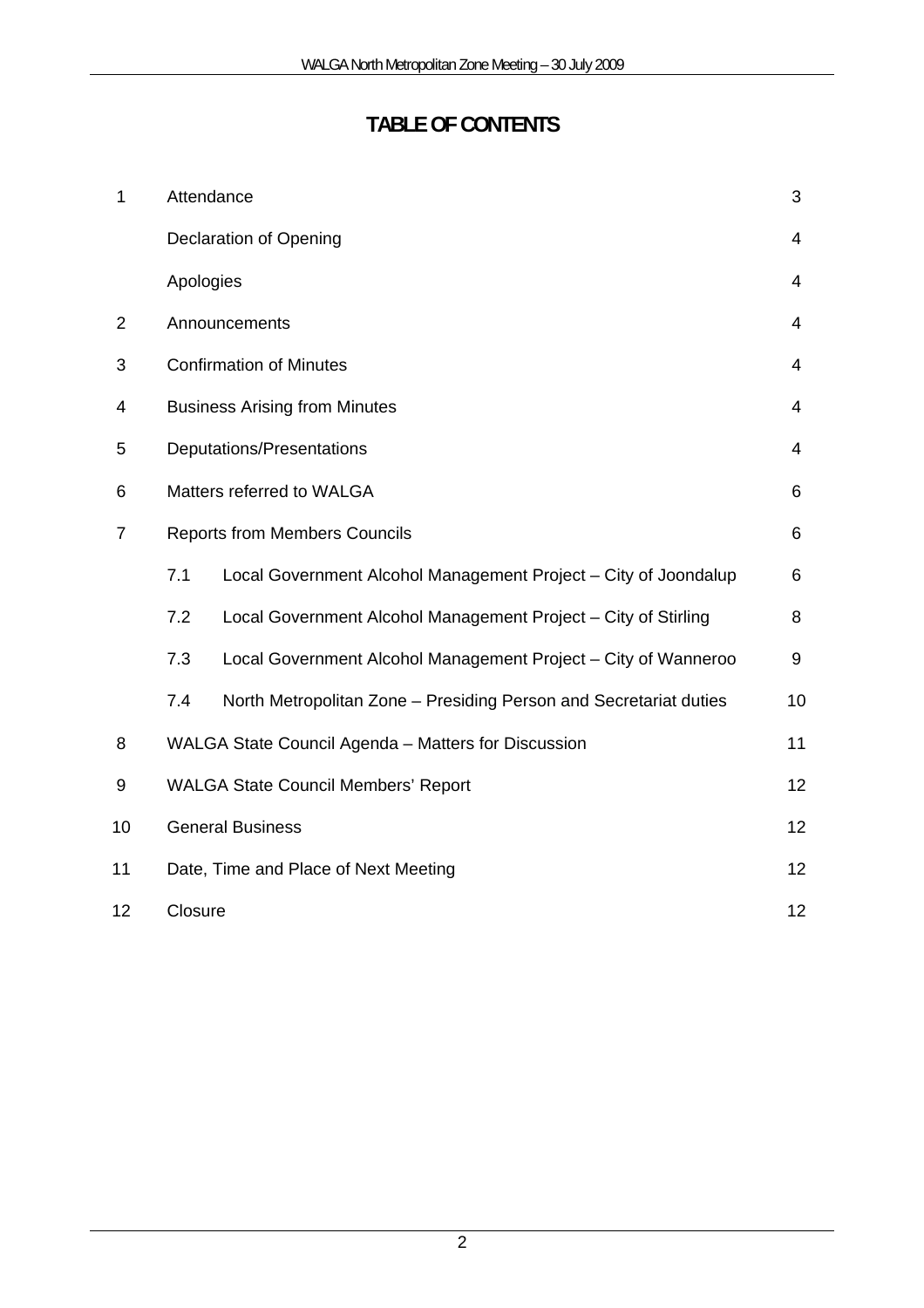#### **MINUTES OF THE MEETING OF THE NORTH METROPOLITAN ZONE OF THE WESTERN AUSTRALIAN LOCAL GOVERNMENT ASSOCIATION HELD AT THE CITY OF STIRLING, 25 CEDRIC STREET, STIRLING (PARMELIA ROOM) ON THURSDAY 30 JULY 2009**

#### **1. ATTENDANCE**

#### **City of Joondalup**

| Committee Members: Mayor Troy Pickard | <b>Cr Russ Fishwick</b>                                                                                                                                                                         |
|---------------------------------------|-------------------------------------------------------------------------------------------------------------------------------------------------------------------------------------------------|
| Officers:                             | Mr Garry Hunt, Chief Executive Officer Absent from 1850-1853 hrs.<br>Mr Jamie Parry, Director Governance and Strategy                                                                           |
| <b>City of Wanneroo</b>               |                                                                                                                                                                                                 |
|                                       | Committee Members: Cr Frank Cvitan (Deputy Chairperson)<br>Cr Tracey Roberts<br>Cr Bob Smithson (deputising for Cr Rudi Steffens)                                                               |
| Officers:                             | Mr John Paton, Director Corporate Strategy and Performance                                                                                                                                      |
| <b>City of Stirling</b>               |                                                                                                                                                                                                 |
| Committee Members: Cr David Boothman  | Cr Terry Tyzack<br>Cr Elizabeth Re                                                                                                                                                              |
| Officers:                             | Mr Aaron Bowman, Manager of Governance and Council Support<br>Absent from 1842-1850 hrs<br>Mr Laurie Crouch, Manager of Community Safety<br>Absent from 1850 - 1855 hrs, and from 1918-1920 hrs |
| <b>WALGA</b>                          | Mr Mark Batty, Executive Manager Environment and Waste<br>Ms Meredith Neilsen, Governance Policy Officer                                                                                        |
| <b>Secretariat</b>                    | Mrs Janet Foster, Administrative Services Coordinator (City of<br>Joondalup)                                                                                                                    |
| <b>In Attendance</b>                  |                                                                                                                                                                                                 |
|                                       | Ms Heather Harker, Deputy Commissioner, Department of Corrective Services<br>to 1850 hrs                                                                                                        |

Mr Bruce Telfer, Acting Rural Operations Coordinator, FESA *to 1918 hrs*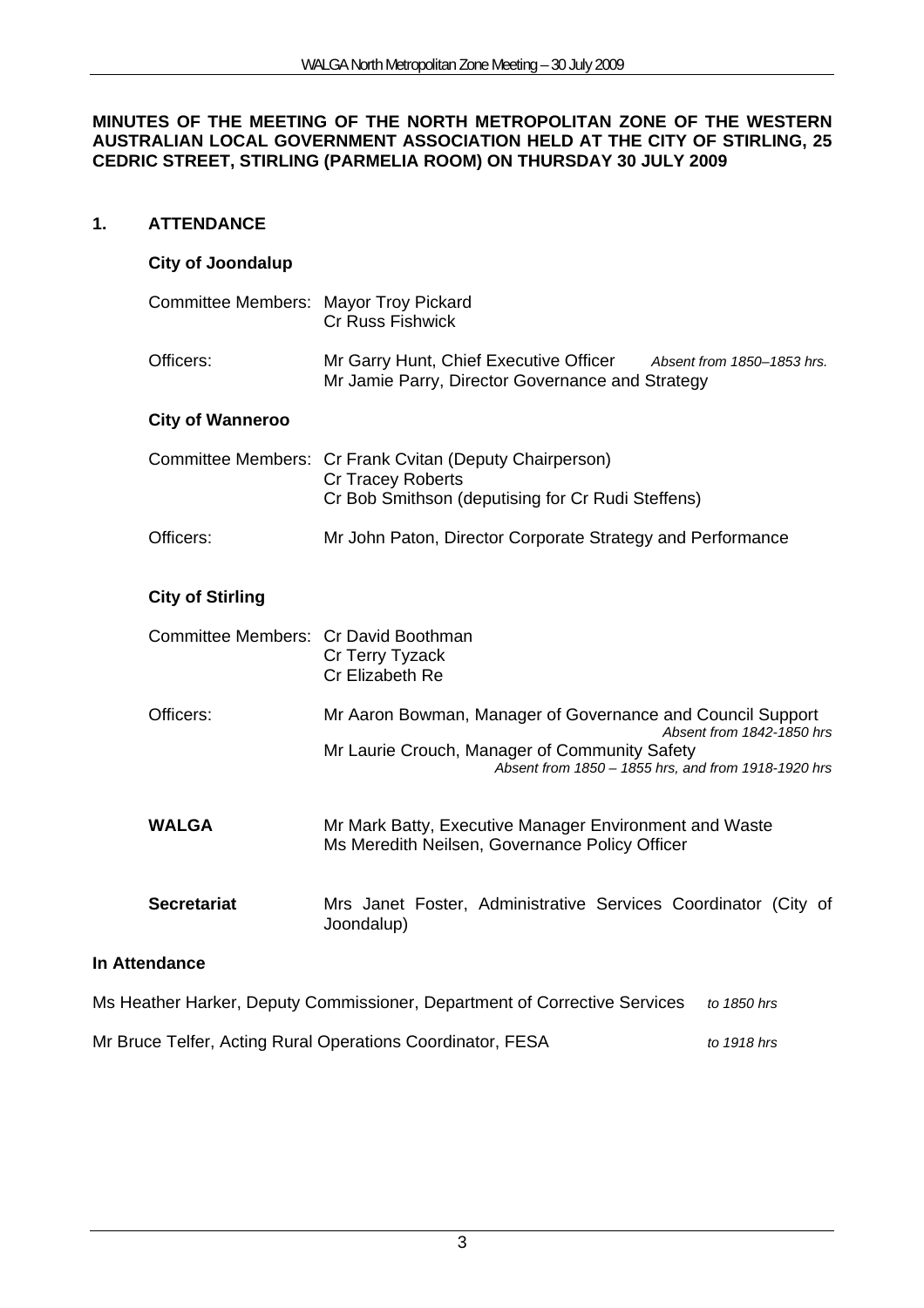#### **DECLARATION OF OPENING**

The Chairperson declared the meeting open at 1805 hrs.

#### **APOLOGIES:**

| City of Joondalup: Cr Tom McLean   |                                                                      |
|------------------------------------|----------------------------------------------------------------------|
| City of Wanneroo: Cr Rudi Steffens | Cr Maureen Grierson<br>Mr Daniel Simms, Chief Executive Officer      |
| <b>City of Stirling:</b>           | <b>Cr Bill Stewart</b><br>Mr Stuart Jardine, Chief Executive Officer |

#### **2. ANNOUNCEMENTS**

Nil.

#### **3. CONFIRMATION OF MINUTES**

**MOVED Cr Fishwick SECONDED Cr Roberts that the Minutes of the meeting of the North Metropolitan Zone held on Thursday 20 May 2009 be confirmed as a true and accurate record of the proceedings.** 

 **The Motion was Put and CARRIED** 

#### **4. BUSINESS ARISING FROM MINUTES**

Nil

Mayor Pickard requested that this item of business be removed from future agendas.

#### **5. DEPUTATIONS/PRESENTATIONS**

#### **Presentation by the Department of Corrective Services – Corrective Services Programs**

The Department of Corrective Services was in attendance to provide a presentation to the North Metropolitan Zone on the opportunities for local governments to link into existing Corrective Services programs.

#### **Background**

On 6 May, WALGA President Bill Mitchell met with the Commissioner of the Department of Corrective Services and Senior Staff, to discuss opportunities for Local Governments to link into existing Corrective Services programs, such as REPAY WA, to deliver a benefit back to communities.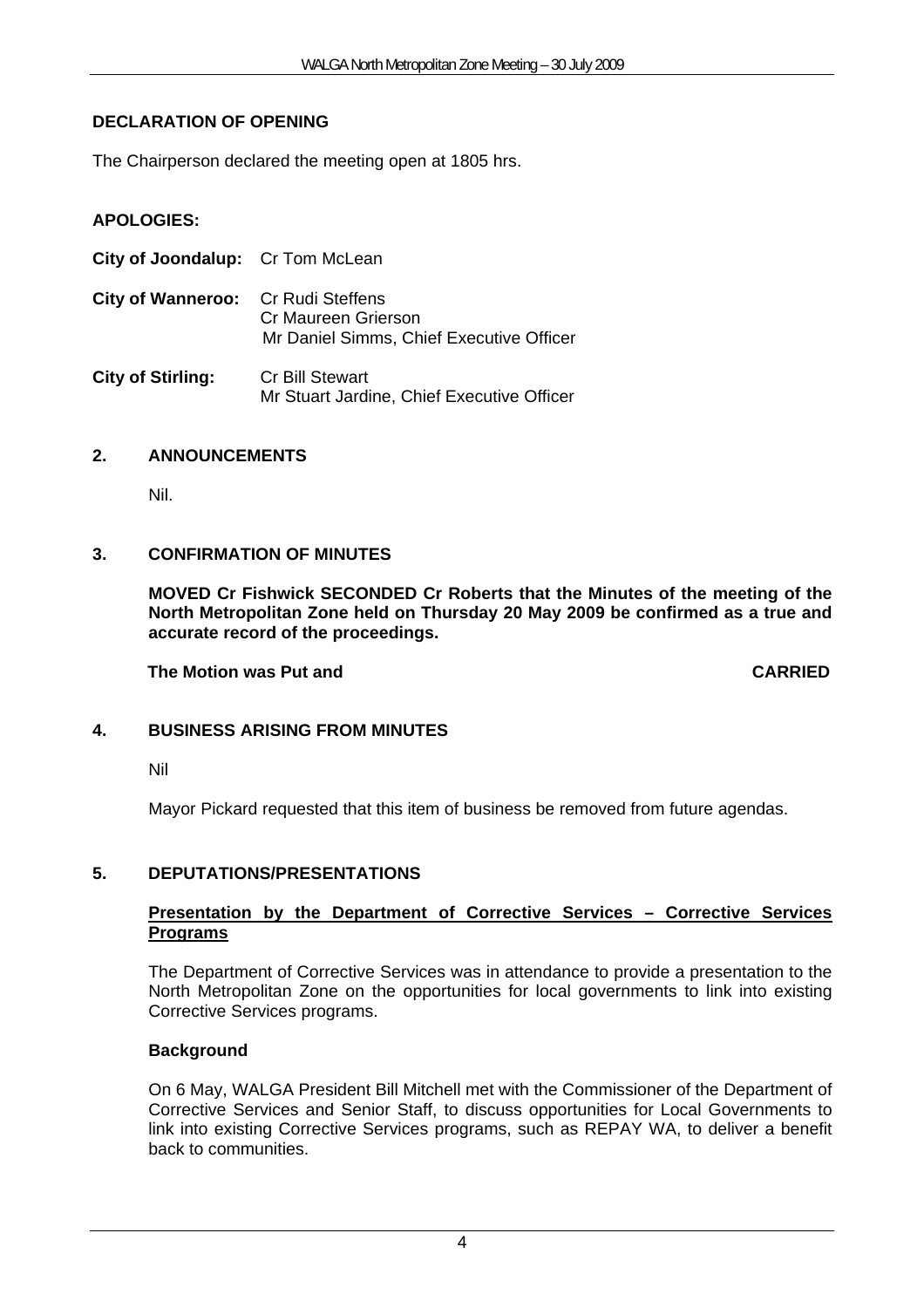It was a very positive meeting that focused on creating real opportunities to work together and delivering tangible benefits back to communities, helping offenders learn and develop skills while working to complete community service orders.

The fulfilment of community service orders is taking place all over the State all the time, and this type of partnership envisions creating a wider range of projects or work for offenders in the community that tie in with local needs. More than that, it could potentially provide local government with a way of undertaking additional projects or providing additional services that are not currently affordable.

The Department of Corrective Services is keen to begin informing all local governments what type of services and programs could be utilized in their communities, what they can offer, how they can work together, how they can link into existing Corrective Services Programs, and how it can benefit each other.

Deputy Commissioner, Heather Harker of the Department of Corrective Services provided a presentation – Attachment 2 refers.

Questions were raised from the floor in relation to the coordination and level of supervision proposed, how costs borne by the local governments can be reduced, and the need for communication between the Department of Corrective Services and the police.

Mayor Pickard thanked Ms Harker for her presentation and encouraged other local governments to become involved in the program.

#### **Presentation by the Fire and Emergency Services – Changes to the Bush Fires Act**

Mr Bruce Telfer, Acting Rural Operations Coordinator of FESA was in attendance to provide a presentation to the North Metropolitan Zone on the proposed changes to the Bush Fires Act 1954.

#### **Background**

The Community Development and Justice Standing Committee tabled its Report on the Inquiry into Fire and Emergency Services Legislation ("the Report") in the Legislative Assembly on 19 October 2006. In November 2008, State Cabinet approved the drafting of three critical amendments to the Bush Fires Act 1954 which includes recommendations 48 and 49 (These enable the Fire & Emergency Services Authority (FESA) to take control of a major fire (as defined in legislation) from Local Governments or the Department of Environment & Conservation (DEC)) and the ability for FESA to declare a total fire ban. Work has commenced on making these amendments to the legislation.

Mr Bruce Telfer provided a presentation – Attachment 3 refers.

Questions were raised from the floor in relation to the definition of property and cost to local governments.

Mayor Pickard thanked Mr Telfer for his presentation.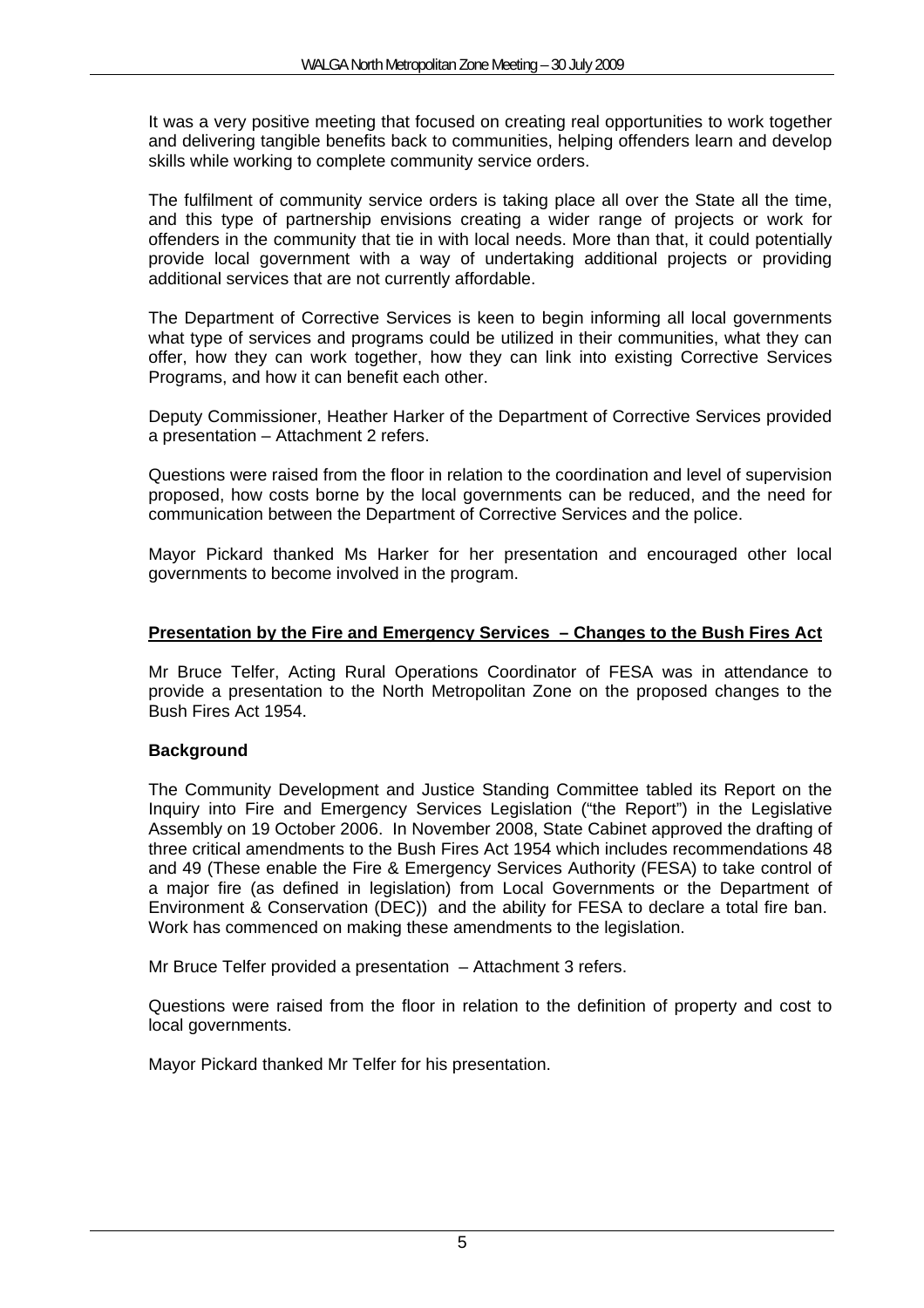#### **6. MATTERS REFERRED TO WALGA**

#### **6.1 Status Report on Matters referred to WALGA State Council for Action.**

As a means of increasing communication and providing feedback to the North Metropolitan Zone, a schedule has been prepared on matters referred to WALGA State Council for action.

#### **Additional Information**

Following distribution of the agenda, WALGA advised that Item 7.10 relating to the use of glass drinking containers (from the North Metropolitan Zone minutes of 20 May 2009) was inadvertently omitted from the Zone Status Report. An amended Status Report was provided – Attachment 1 refers.

#### **MOVED Cr Boothman SECONDED Cr Cvitan that the Status Report (as amended) on matters referred to WALGA State Council for action, dated July 2009, be RECEIVED.**

#### **The Motion was Put and CARRIED**

#### **7. REPORTS FROM MEMBER COUNCILS**

The Presiding Person advised that Items 7.1, 7.2 and 7.3 would be dealt with together.

#### **7.1 LOCAL GOVERNMENT ALCOHOL MANAGEMENT PROJECT – CITY OF JOONDALUP**

*Report submitted by City of Joondalup* 

#### **IN BRIEF**

**At the previous meeting of the North Metropolitan Zone consideration was given to Councils participating in the Local Government Alcohol Management Pilot Project being facilitated by WALGA.** 

**The City of Joondalup has agreed to participate in the pilot project and has attended a meeting of the WALGA Reference Group and a Program Logic session for the project to date.** 

#### **BACKGROUND**

WALGA referred this issue to the previous meeting of the North Metropolitan Zone requesting that Councils consider participating in the pilot project to implement the Local Government Alcohol Management Package.

The North Metropolitan Zone subsequently resolved to:

*1 NOTE the Government Alcohol and Crime Management Pilot Project;*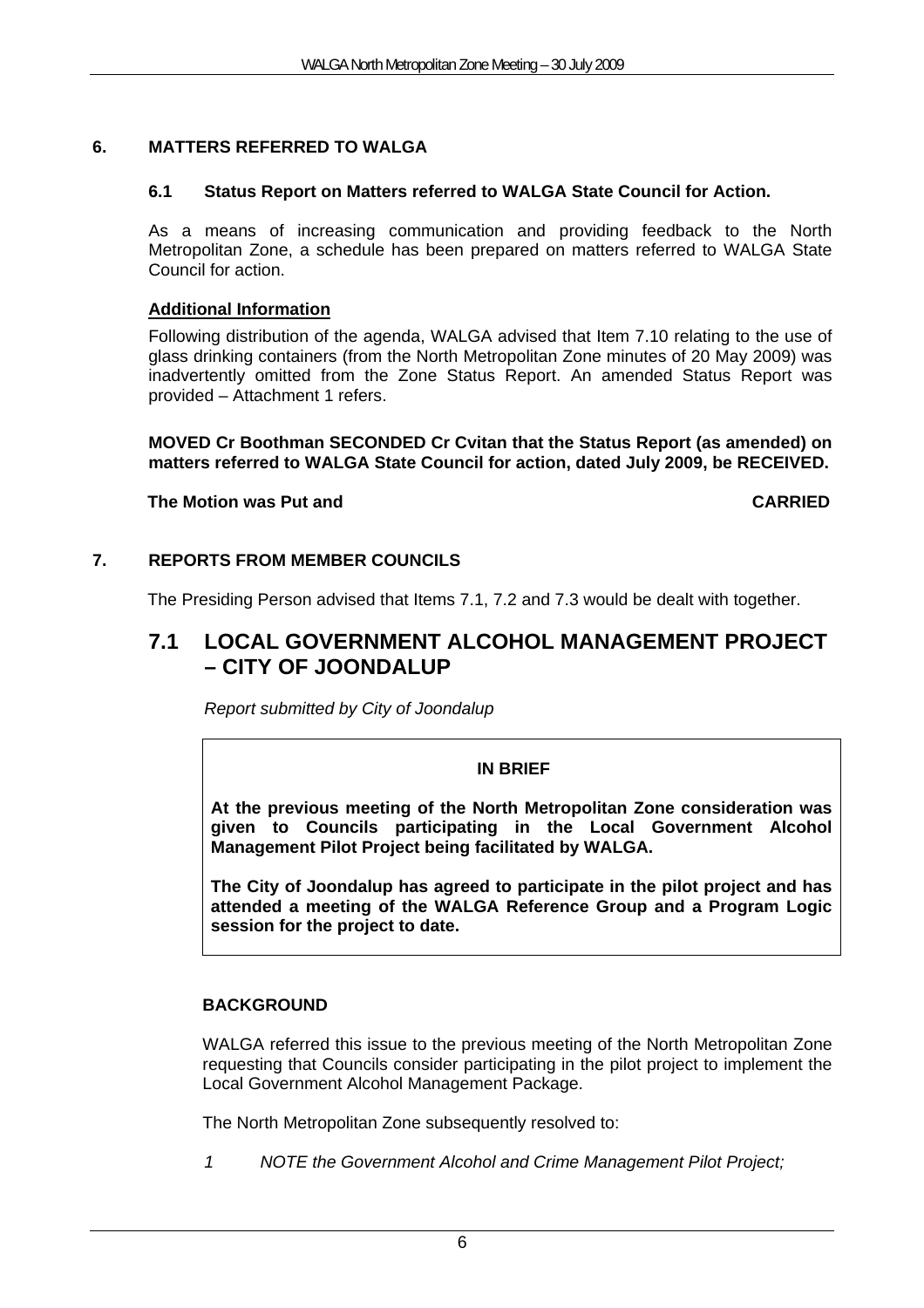*2 REFER the report to the Chief Executive Officers of member Councils for further consideration and a subsequent report to the North Metropolitan Zone meeting to be held on 30 July 2009.* 

#### **COMMENT**

The City of Joondalup considered the information available in the Local Government Alcohol Management Package, had discussions with the WALGA Project Officer, Marianne Carey and subsequently agreed to participate in the pilot project.

The City now has a representative on the WALGA Reference Group (along with 10 other Councils) and has participated in a session facilitated by Murdoch University to develop the Program Logic. The development of the Program Logic is intended to provide the strategic direction for the project as well as developing measurable outcomes.

As the preliminary work on the pilot project is well progressed, the City is now in a position to establish an internal Working Group that will be responsible for managing the pilot project. The Working Group will comprise representatives across the organisation as implementation of the Local Government Alcohol Management Package will require input and commitment from a number of Business Units.

The WALGA Project Officer will be invited to participate in meetings of the City's Working Group so that information across different Councils can be shared.

#### **OFFICER'S RECOMMENDATION**

That the North Metropolitan Zone NOTES that the City of Joondalup will be participating in the Local Government Alcohol Management Pilot Project.

#### **MOVED Cr Roberts SECONDED Cr Cvitan that the North Metropolitan Zone:**

- **1 NOTES that the Cities of Joondalup, Stirling and Wanneroo will be participating in the Local Government Alcohol Management Pilot Project;**
- **2 REQUESTS the co-ordination of the working group amongst the three member Councils.**

**The Motion was Put and CARRIED CARRIED**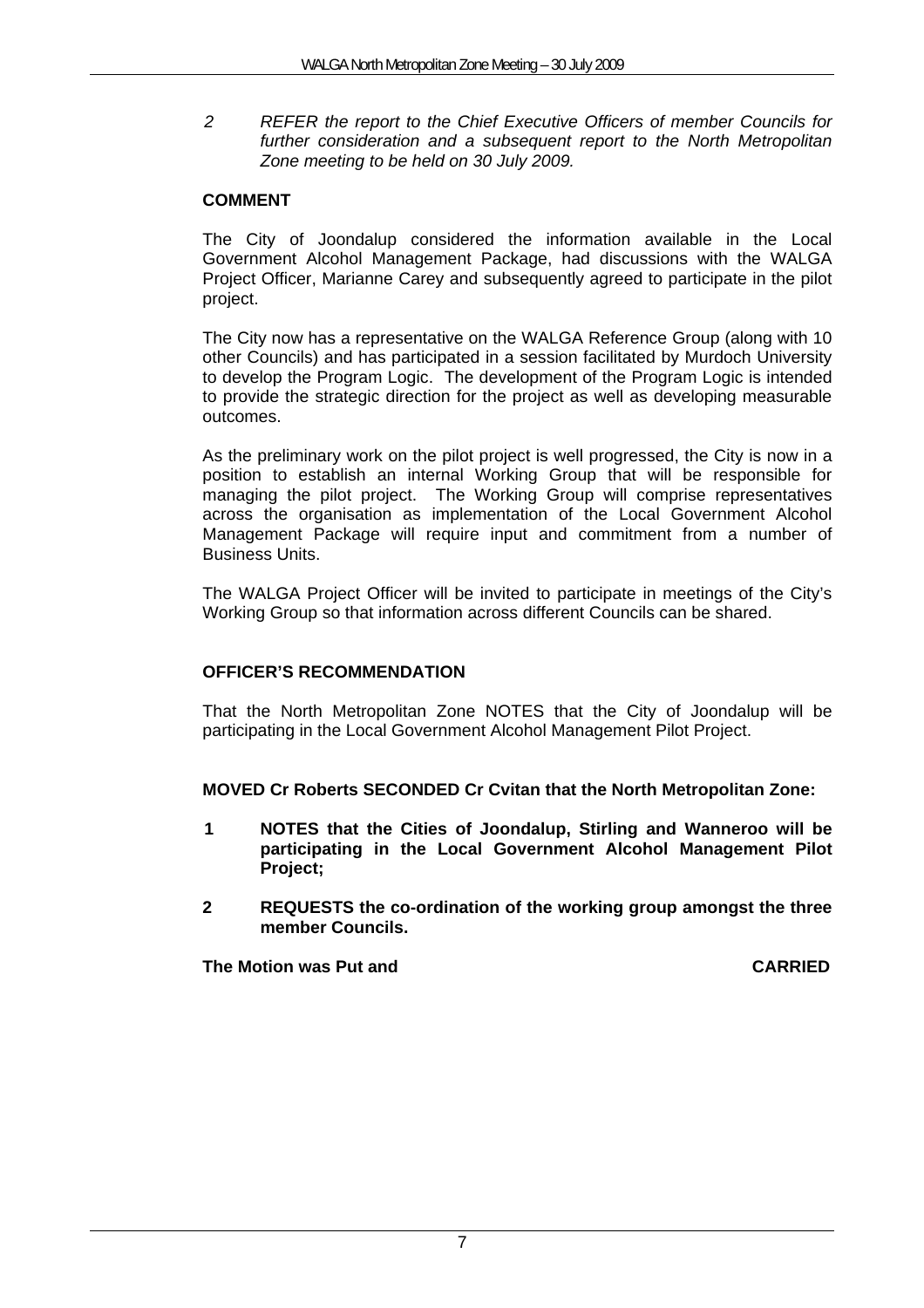#### **7.2 LOCAL GOVERNMENT ALCOHOL MANAGEMENT PROJECT – CITY OF STIRLING**

*Report submitted by City of Stirling* 

#### **IN BRIEF**

**To respond to the resolution of the North Metropolitan Zone committee meeting held on 20 May 2009 requesting member Councils to consider participating in the Local Government Alcohol and Crime Management Pilot Project and report back to the North Metropolitan Zone.** 

At the North Metropolitan Zone Committee meeting held 20 May 2009, it was resolved as follows:

*"That the North Metropolitan Zone:* 

- *1 NOTES the Government Alcohol and Crime Management Pilot Project;*
- *2 REFERS the report to the Chief Executive Officers of member Councils for further consideration and a subsequent report to the North Metropolitan Zone meeting to be held on 30 July 2009."*

#### **COMMENT**

In response to the above resolution, the attached report was presented to the City of Stirling Council at its meeting held 23 June 2009 where it was resolved as follows:-

> *"That Council AUTHORISE the participation of the City of Stirling in the WALGA Local Government Alcohol and Crime Prevention Pilot Project."*

The City of Stirling has subsequently written to WALGA in response to correspondence received from them in relation to the project advising of the above resolution.

#### **OFFICER'S RECOMMENDATION**

That the North Metropolitan Zone NOTES that the City of Stirling will be participating in the WALGA Local Government Alcohol and Crime Prevention Pilot Project.

**This item was considered earlier in the meeting, in conjunction with Item 7.1.**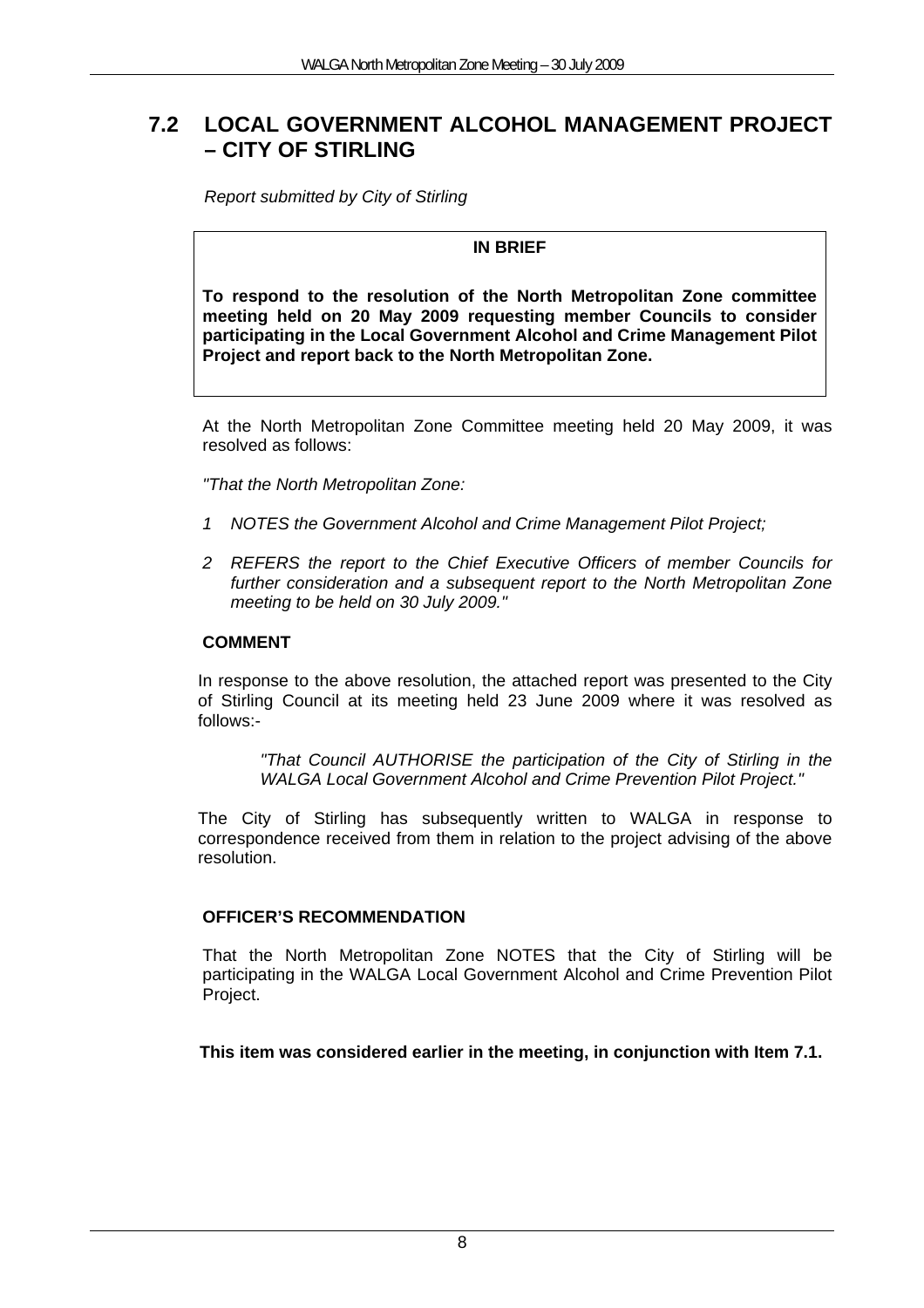#### **7.3 LOCAL GOVERNMENT ALCOHOL MANAGEMENT PROJECT – CITY OF WANNEROO**

*Report submitted by the City of Wanneroo* 

#### **IN BRIEF**

**The aim of the Alcohol and Crime Management Project is to pilot a WALGA project to effectively address alcohol related issues within the community by using the framework and resources contained in the "Local Government Alcohol Management Package". A working group, comprising number of disciplines within the City of Wanneroo, will be established as part of the pilot project.**

#### **BACKGROUND**

The problems associated with excessive alcohol use impact both directly and indirectly on the business of local government in Western Australia. The misuse of alcohol creates many issues and imposes a financial burden on local government. Some of these issues include anti-social behaviour, littering, vandalism and graffiti.

WALGA recently received funding to appoint an Alcohol and Crime Management Project Coordinator on a twelve month basis. The role of the Coordinator is to facilitate a pilot project to develop 'whole of organisation' policies and alcohol management plans.

A brief on the project was presented at the WALGA North Metropolitan Zone meeting held on 20 May 2009, where the Committee carried the motion to refer the report to the Chief Executive Officers of member Councils for further consideration and reporting to the North Metropolitan Zone meeting to be held on 30 July 2009.

#### **COMMENT**

A working group within the City of Wanneroo will be established with the aim of developing a policy framework for the City in managing alcohol related issues.

The working group is likely to comprise of staff from the following disciplines: Health, Smart Growth/Planning, Rangers, Safety, Community Development, Youth Services, Waste Services, Contracts and Property, Human Resources and Leisure Services.

A member of the working group will also represent the City of the *Local Government Alcohol Management Reference Group* which will comprise the following agencies: WALGA, Department of Health, Drug and Alcohol Office, WA Police, other local governments participating in the pilot project, as well as the Department of Racing, Gaming and Liquor.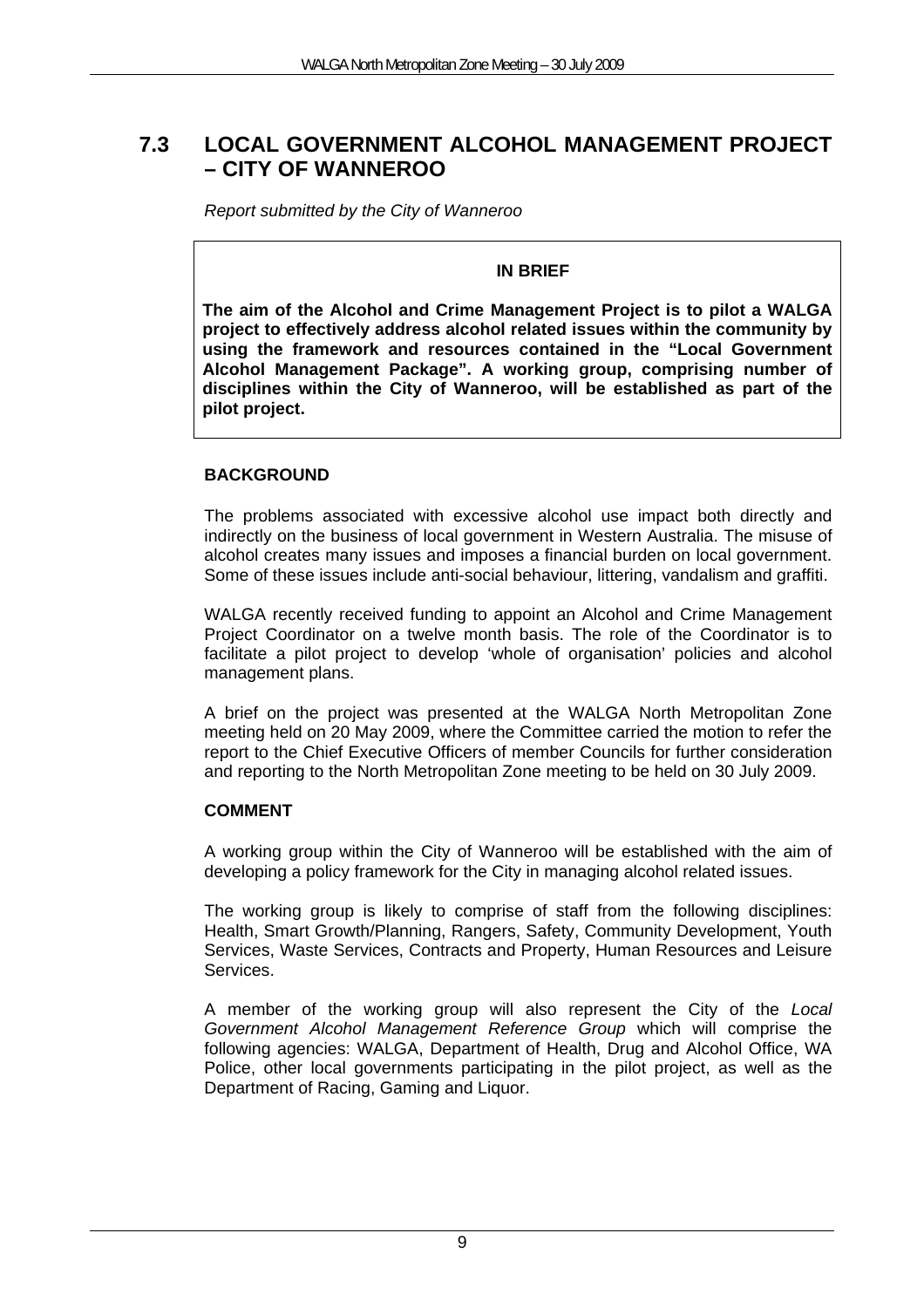#### **OFFICER'S RECOMMENDATION**

That the North Metropolitan Zone NOTES the City of Wanneroo's inclusion in the Alcohol and Crime Management Project pilot and the establishment of the City's working group.

**This item was considered earlier in the meeting, in conjunction with Item 7.1.** 

#### **7.4 NORTH METROPOLITAN ZONE – PRESIDING PERSON AND SECRETARIAT DUTIES**

*Report submitted by City of Joondalup* 

#### **IN BRIEF**

**To:** 

- **give consideration to amending the date for appointment of Presiding Person;**
- **request WALGA to undertake secretariat duties for North Metropolitan Zone meetings.**

#### **BACKGROUND**

The position of Presiding Person of the North Metropolitan Zone, together with secretariat duties, is rotated between the three member Councils in May every second year.

In May 2008 Mayor Troy Pickard was appointed as Presiding Person and the City of Joondalup commenced secretariat duties.

#### **COMMENT**

As local government elections are now held in October, it is recommended that the next election of Presiding Person occur following the ordinary local government elections to be held in October 2009.

The Western Australian Local Government Association (WALGA) undertakes secretariat duties for all metropolitan Zones, with the exception of the North Metropolitan Zone. WALGA has indicated it would be agreeable to also undertaking the secretariat duties for the North Metropolitan Zone if requested to do so. This proposed change in secretariat would not affect the ability of each member Council to submit reports to North Metropolitan Zone meetings.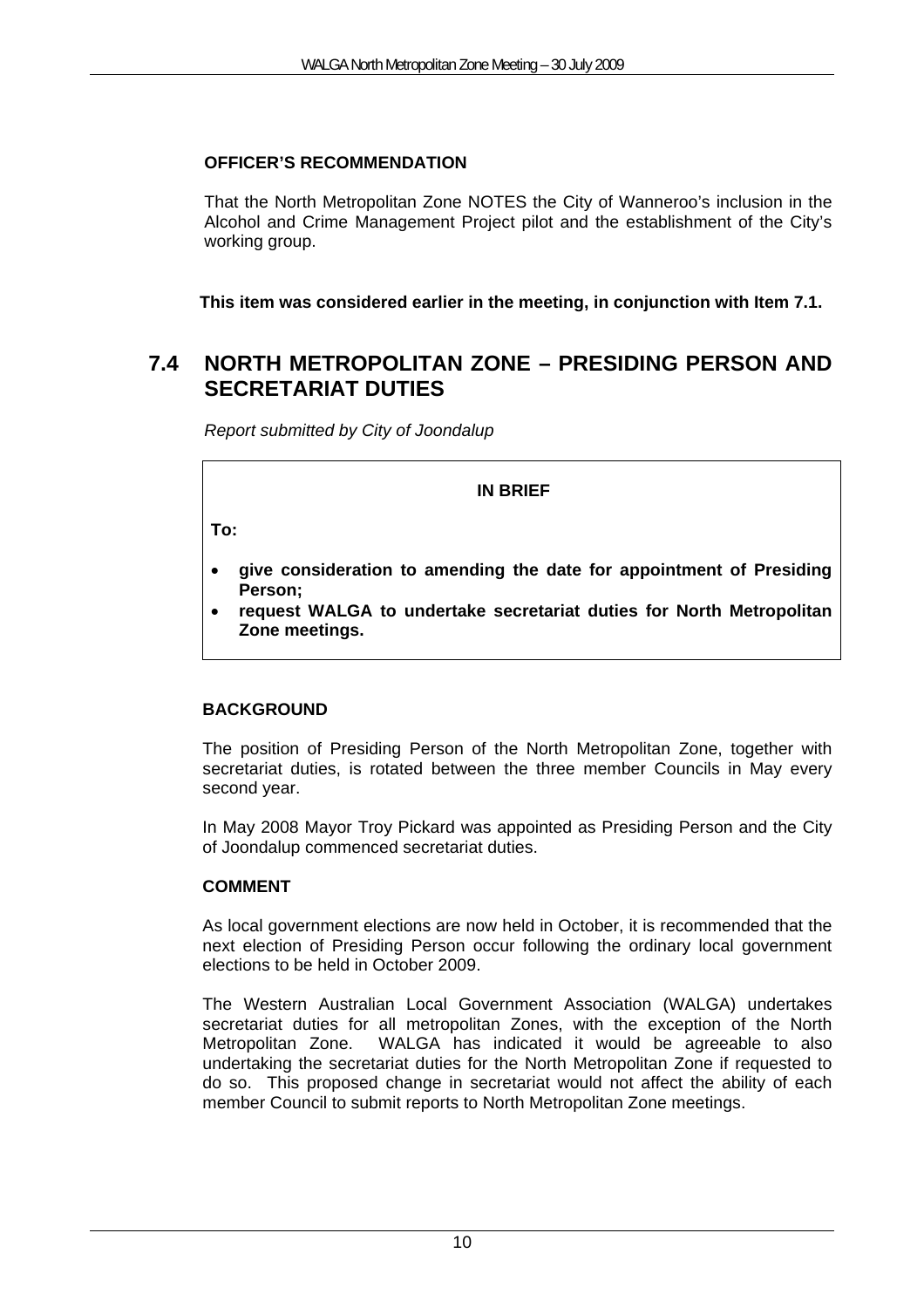#### **OFFICER'S RECOMMENDATION**

That the North Metropolitan Zone:

- 1 AGREES to give consideration to appointing a Presiding Person at its first meeting following each ordinary local government elections;
- 2 REQUESTS the Western Australian Local Government Association to provide secretariat duties for the North Metropolitan Zone.

**MOVED Cr Boothman SECONED Cr Tyzack that the North Metropolitan Zone:** 

- **1 AGREES to appoint a Presiding Person at its first meeting following each ordinary local government elections;**
- **2 REQUESTS the Western Australian Local Government Association to provide secretariat duties for the North Metropolitan Zone.**

**The Motion was Put and CARRIED CARRIED** 

#### **8. WALGA STATE COUNCIL AGENDA – MATTERS FOR DISCUSSION**

**(***Zone delegates to consider the Matters for Decision contained in the WALGA State Council Agenda and put forward resolutions to Zone Representatives on State Council)*

**Matters of Particular Interest on State Council Agenda** 

#### **4.1 REVIEW AND REFORM OF PLANNING AND DEVELOPMENT ASSESSMENT SYSTEMS**

**MOVED Cr Smithson SECONDED Cr Cvitan that the following words be included in Point 1.1 of the Motion, after** *"... Local Governments in Western Australia***":** 

*"... including referral roles of other agencies .."* 

 **The Motion was Put and CARRIED** 

#### **5.2 CITIZENSHIP CEREMONIES**

**MOVED Cr Cvitan SECONDED Cr Roberts that the Motion be AMENDED as follows:** 

*"That:* 

*1 The Association acknowledge that the cost and administration of citizenship ceremonies is considered to be overly burdensome in instances where the Councils (such as the Cities of Wanneroo, Stirling and Joondalup, and local government authorities with large numbers of humanitarian refugees) conduct large ceremonies on a frequent basis;*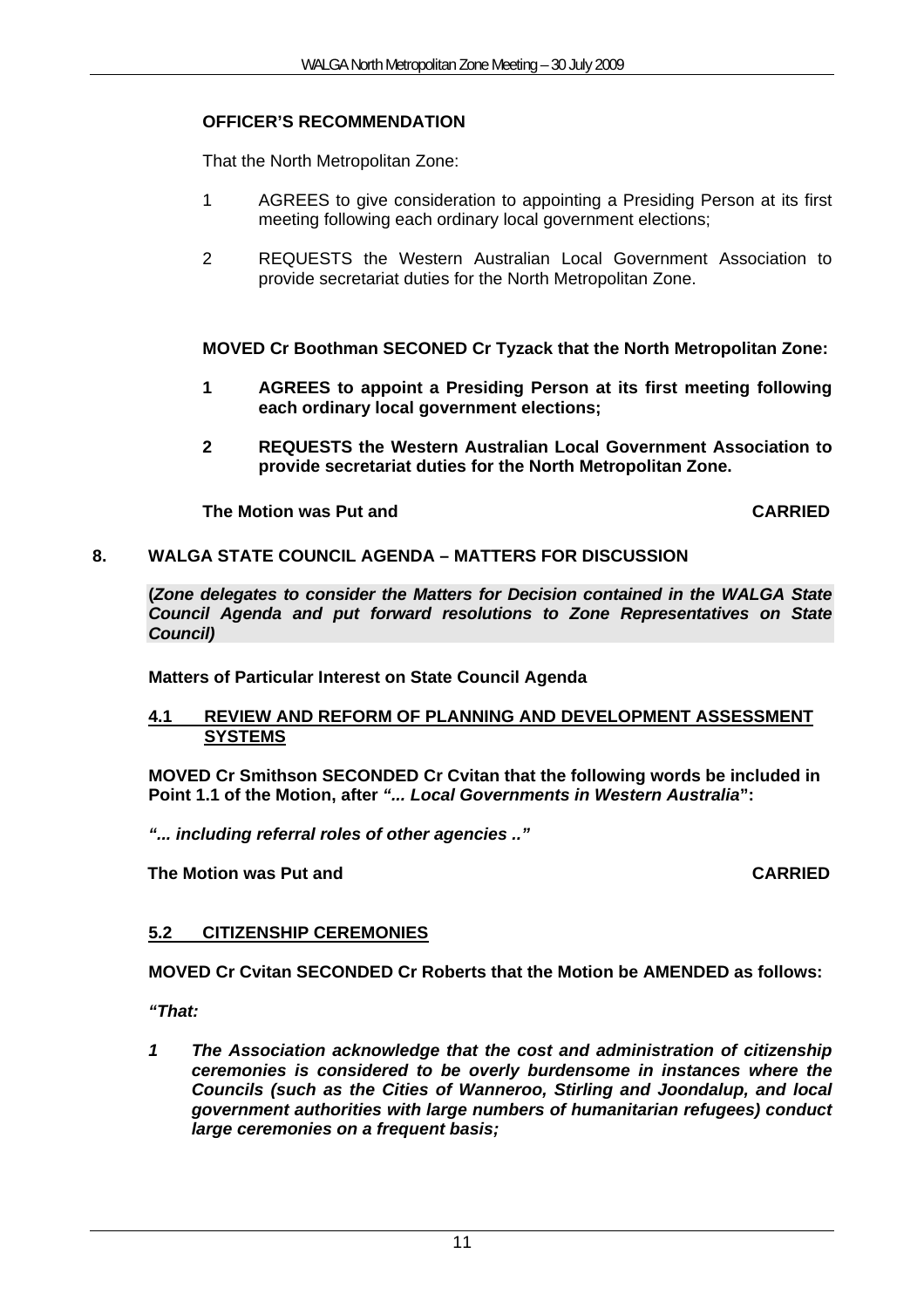*2 WALGA further pursue this with the Australian Local Government Association (ALGA) and the Commonwealth Government requesting that a portion of the citizenship application fee, or other revenue sources, be allocated to the relevant local government authority."*

#### **The Motion was Put and CARRIED CARRIED**

#### **9. WALGA STATE COUNCIL MEMBERS' REPORTS**

Mayor Pickard commented on the WALGA President's Report.

#### **10. GENERAL BUSINESS**

Nil.

#### **11. DATE, TIME & PLACE OF NEXT MEETING**

The next meeting of the North Metropolitan Zone will be held at the City of Joondalup at 6.00 pm on Thursday 1 October 2009.

#### **12. CLOSURE**

The meeting closed at 1954 hrs.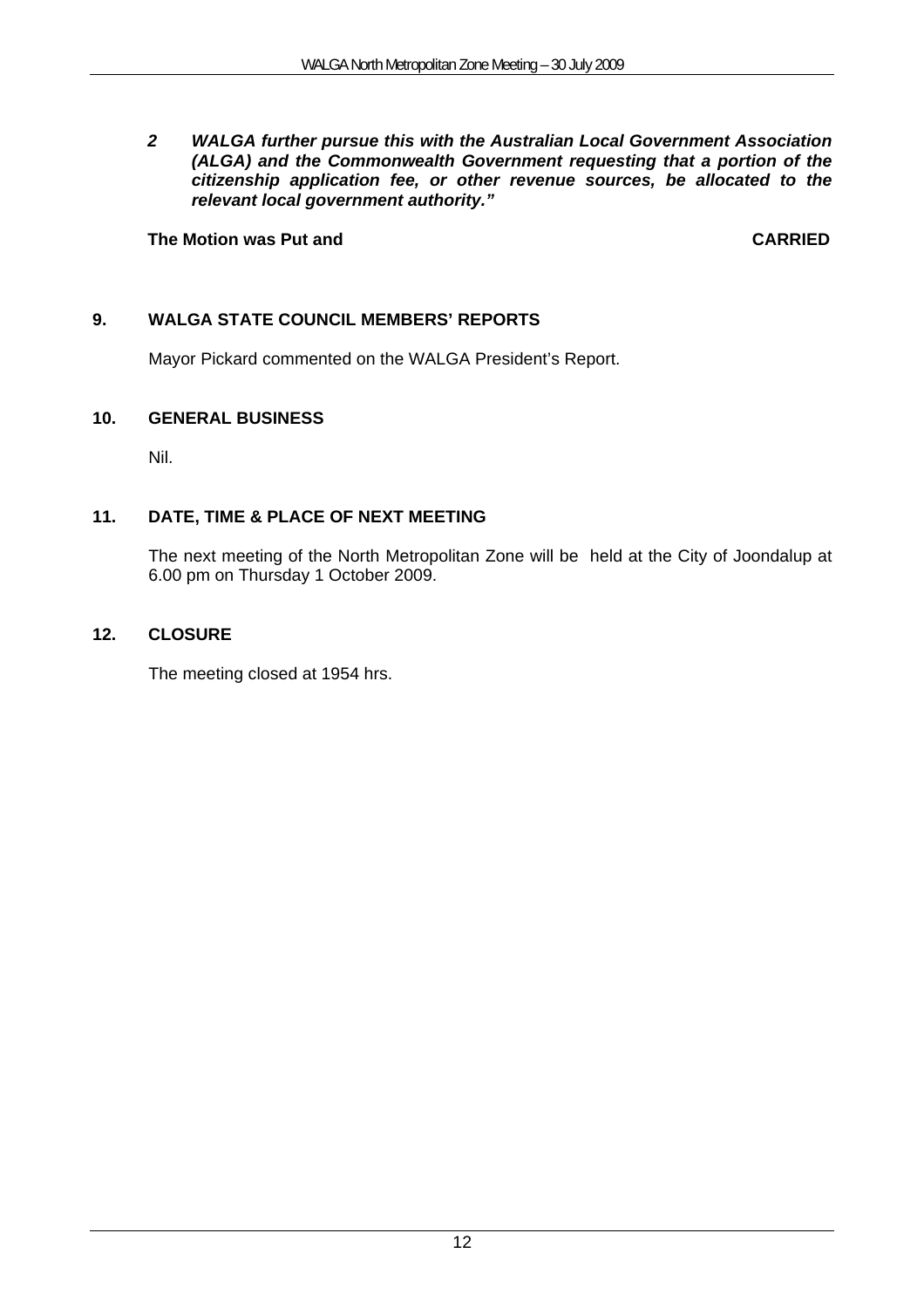#### **Attachment 1**



| <b>Zone</b> | <b>Agenda Item</b>                                                                                                                  | <b>Zone Resolution</b>                                                                                                                                                                                                                                                                                                                                                                                                                                           | <b>WALGA Response</b>                                                                                                                                                                                                                                                                                                                                                                                                                                                                                                 | Up-<br>date | <b>WALGA Contact</b>                                                                                                                                      |
|-------------|-------------------------------------------------------------------------------------------------------------------------------------|------------------------------------------------------------------------------------------------------------------------------------------------------------------------------------------------------------------------------------------------------------------------------------------------------------------------------------------------------------------------------------------------------------------------------------------------------------------|-----------------------------------------------------------------------------------------------------------------------------------------------------------------------------------------------------------------------------------------------------------------------------------------------------------------------------------------------------------------------------------------------------------------------------------------------------------------------------------------------------------------------|-------------|-----------------------------------------------------------------------------------------------------------------------------------------------------------|
| North M     | 2009 May 20<br>Zone Agenda Item<br>7.10<br>Use of Glass Drinking<br>Containers in<br><b>Licensed Premises</b><br>and Liquor Outlets | <b>REQUESTS WALGA to:</b><br><b>EXAMINE</b><br>strategies<br>local<br>for<br>governments to work with the hospitality<br>industry to better manage glass in<br>licensed premises and liquor outlets;<br>2<br>PREPARE an application to The Criminal<br>Confiscation Act 2000 Grants Program to<br>fund resources to support this initiative.                                                                                                                     | This matter has been referred to WALGA's Alcohol<br>Management Project Manager for consideration in<br>the plans being developed with<br>participating<br>councils.<br>WALGA representatives are also meeting with<br>industry reps to explore the issue as well as<br>researching strategies used in other States                                                                                                                                                                                                    | July<br>09  | <b>Allison Hailes</b><br><b>Executive Manager</b><br><b>Planning &amp;</b><br><b>Community</b><br><b>Development</b><br>9213 2018<br>ahailes@walga.asn.au |
| North M     | 2009 May 20<br>Zone Agenda Item<br>7.7<br><b>Local Government Act</b><br>Rating Exemptions for<br><b>Charitable Purposes</b>        | That the North Metropolitan Zone:<br>NOTES the City of Stirling's support for a<br>review of Section 6.26(2)(g) of the Local<br>Government Act 1995 'Rating Exemptions<br>for Charitable Purposes' to provide certainty<br>and unambiguous guidance to all parties in<br>the matter;<br>REQUESTS the State Council to urgently<br>seek support from the Local Government<br>Minister to initiate this review in conjunction<br>with the local government sector. | The matter of clarifying $S$ 6.26 (2) (g) of the Local<br>Government Act 1995 is a longstanding matter of<br>priority to State Council and has been raised with<br>successive Governments. The SSS Legislative<br>Review Working Group has noted this matter for<br>urgent attention, with the aim of clarifying the<br>definition of land used for charitable purposes and<br>taking into account that it is becoming common for<br>land vested in charitable organisations to be used for<br>commercial activities. | July<br>09  | <b>James McGovern</b><br><b>Policy Manager LG</b><br><b>Advisory Service</b><br>9213 2093<br>jmcgovern@walga.as<br>n.au                                   |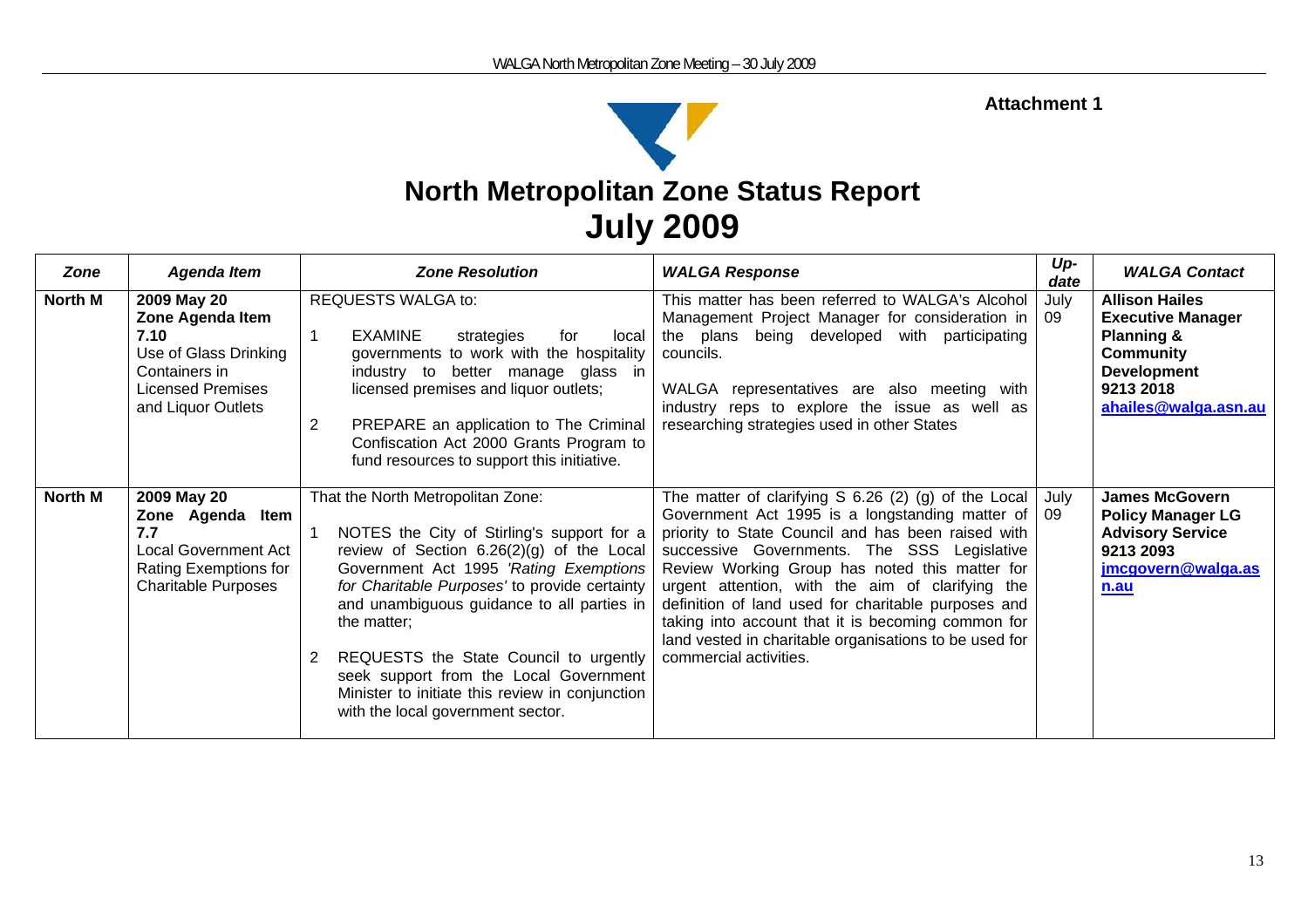| <b>North M</b> | 2009 May 20<br><b>State</b><br><b>Council</b><br>Agenda Item 5.3<br>Proposed<br>Amendments to the<br><b>WALGA Annual</b><br><b>General Meeting</b><br><b>Standing Orders</b> | That an additional recommendation be ADDED<br>to read:<br>"That Clause 13.8 be amended by deleting the<br>words "shall at once" and including the word<br>"may"." | The resolution from the North Metropolitan Zone was<br>incorporated in the State Council resolution as<br>follows:<br><b>STATE COUNCIL RESOLUTION June 2009</b><br>That clauses 13 (Debate Procedures) and 26<br>(Method of Taking Votes) of the Annual General<br>Meeting Standing Orders be amended as follows:<br><b>DEBATE PROCEDURES</b><br>13.<br>13.1 A delegate moving a substantive motion may<br>speak for $-$<br>5 minutes in his or her opening address;<br>(a)<br>and<br>3 minutes in exercising the right of reply.<br>(b)<br>13.2 Other speeches for or against motions are to<br>be limited to 3 minutes unless consent of the<br>meeting is obtained which shall be signified<br>without debate.<br>13.8 No more than two delegates shall speak in<br>succession on one side, either for or against<br>the question before the meeting, and if at the<br>conclusion of the second speaker's remarks, | July<br>09 | <b>Meredith Neilsen</b><br><b>Policy Officer</b><br>Governance<br>9213 2013<br>mneilsen@walga.asn.<br>$au$ |
|----------------|------------------------------------------------------------------------------------------------------------------------------------------------------------------------------|-------------------------------------------------------------------------------------------------------------------------------------------------------------------|-----------------------------------------------------------------------------------------------------------------------------------------------------------------------------------------------------------------------------------------------------------------------------------------------------------------------------------------------------------------------------------------------------------------------------------------------------------------------------------------------------------------------------------------------------------------------------------------------------------------------------------------------------------------------------------------------------------------------------------------------------------------------------------------------------------------------------------------------------------------------------------------------------------------------|------------|------------------------------------------------------------------------------------------------------------|
|                |                                                                                                                                                                              |                                                                                                                                                                   | no delegates speaks on the other side, the<br>motion or amendment may be put to the vote.                                                                                                                                                                                                                                                                                                                                                                                                                                                                                                                                                                                                                                                                                                                                                                                                                             |            |                                                                                                            |
|                |                                                                                                                                                                              |                                                                                                                                                                   | METHOD OF TAKING VOTES<br>26.                                                                                                                                                                                                                                                                                                                                                                                                                                                                                                                                                                                                                                                                                                                                                                                                                                                                                         |            |                                                                                                            |
|                |                                                                                                                                                                              |                                                                                                                                                                   | The President shall, in taking a vote on any<br>motion or amendment, put the question first in<br>the affirmative, and then in the negative and<br>may do so as often as is necessary to enable<br>formation and declaration of an opinion as to<br>whether the affirmative or the negative has the<br>majority on the voices, by a show of hands or by<br>an electronic key pad voting system.                                                                                                                                                                                                                                                                                                                                                                                                                                                                                                                       |            |                                                                                                            |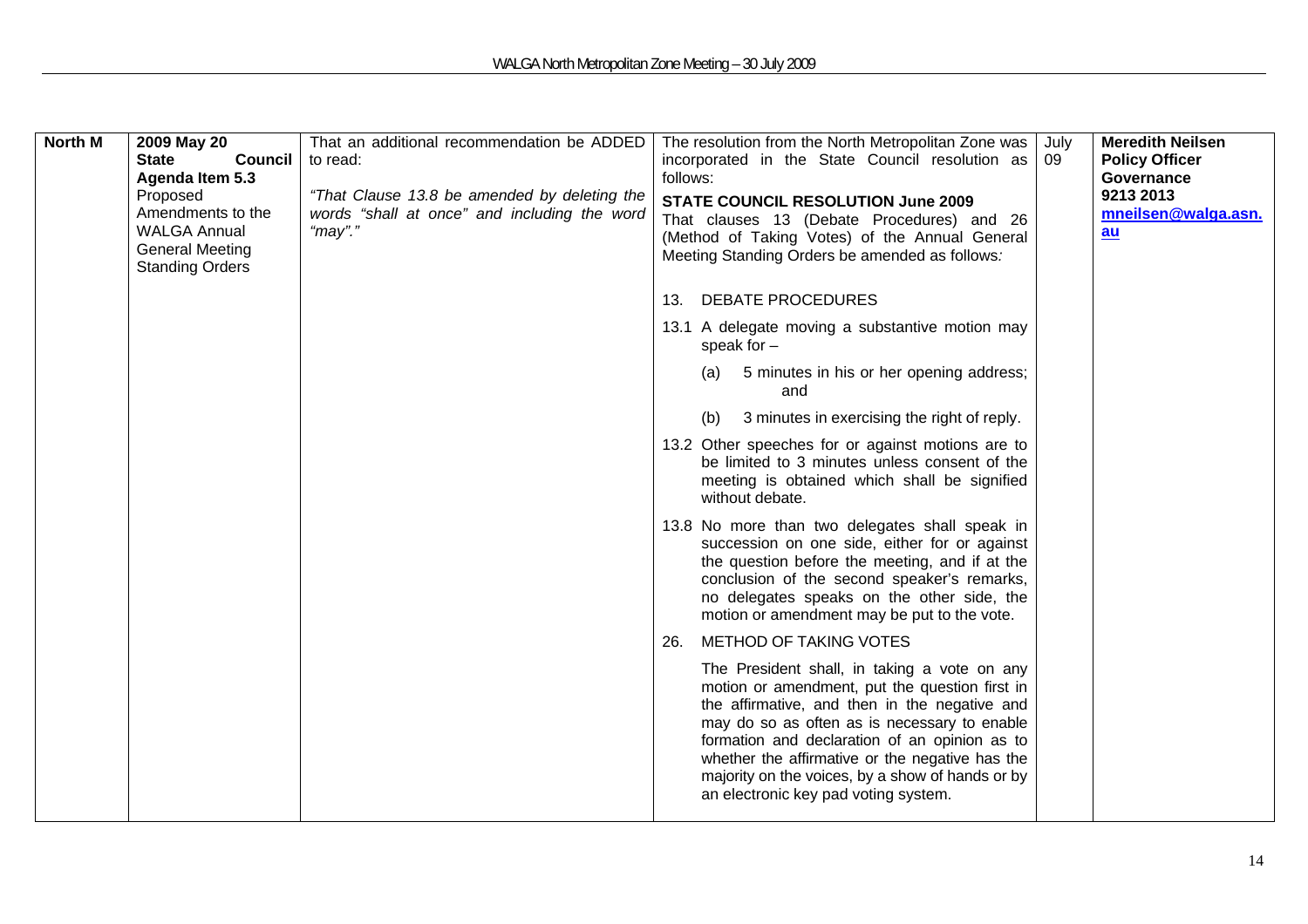| North M | 2009 May 20<br><b>State</b><br><b>Council</b>                                       | That the following words be added to the end of<br>Point 4 of the Motion: | The resolution from the North Metropolitan Zone was<br>incorporated in the State Council resolution as                                                                                                                                         | July<br>09 | <b>Warren Pearce</b><br><b>Community Policy</b> |
|---------|-------------------------------------------------------------------------------------|---------------------------------------------------------------------------|------------------------------------------------------------------------------------------------------------------------------------------------------------------------------------------------------------------------------------------------|------------|-------------------------------------------------|
|         | Agenda Item 5.2                                                                     |                                                                           | follows:                                                                                                                                                                                                                                       |            | <b>Officer</b>                                  |
|         | <b>Criminal Prosecution</b><br>and Civil Litigation of<br><b>Graffiti Offenders</b> | " and increase all associated penalties."                                 | <b>STATE COUNCIL RESOLUTION June 2009</b><br>That the Association:                                                                                                                                                                             |            | 9213 2082<br>wpearce@walqa.asn.au               |
|         |                                                                                     |                                                                           | 1. seek a meeting with the Police Commissioner to<br>discuss the WA Police implementing a standing<br>policy of always seeking restitution from graffiti<br>offenders, following seeking advice from the<br>Council on the cost of the damage; |            |                                                 |
|         |                                                                                     |                                                                           | 2. brings to the attention of State Government the<br>problems in winning a restitution order, and<br>seeking support for the process to be improved;                                                                                          |            |                                                 |
|         |                                                                                     |                                                                           | 3. explores the development of a training program<br>to teach Council Officers how to initiate and<br>present a claim through the Minor Case<br>Procedure in the Magistrates Court or other<br>jurisdictions as required;                      |            |                                                 |
|         |                                                                                     |                                                                           | 4. advocate for the Western Australian State<br>Government to introduce a separate Act to deal<br>only with Graffiti including appropriate penalties;<br>and                                                                                   |            |                                                 |
|         |                                                                                     |                                                                           | 5. consult with Local Governments and consider<br>developing a policy regarding Local Government<br>participation in Victim Offender Mediation and<br>having graffiti offenders on community service<br>orders.                                |            |                                                 |